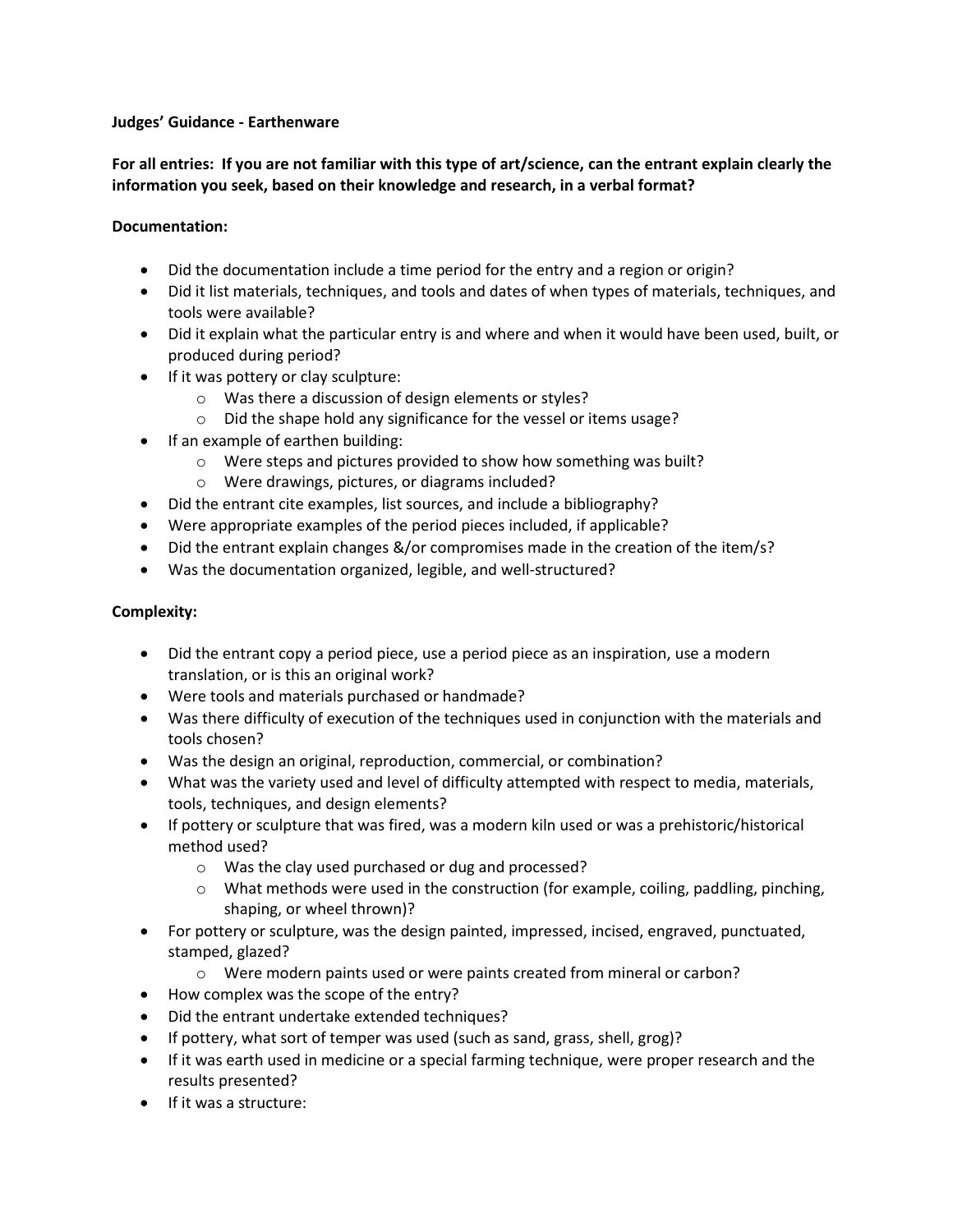- o How large was the structure?
- o How was it constructed, what were the materials, what was its use or purpose?
- o Was it consistent with what it was supposed to be?
- o Were there pictures of an interior and exterior for comparison?

# **Creativity:**

- Did the entrant make an exact copy of a period piece?
- Did the entrant base an original work on a period piece?
- How much did the entrant's piece differ from the original?
- Was the entry presented in a creative manner?
- How well did the entrant adapt use of modern materials, tools, and techniques towards the production of a pre-1600 entry?
- If this was an original work, would it have been acceptable within that context?
- If this was an entry on medicinal uses or farming, did the entrant find a way to show methods and results in a creative but clear manner in some sort of display?

### **Authenticity:**

- Did the entrant use pre-1600 style tools, methods, and materials to make the entry?
- To what degree did the entrant use period tools, materials, and process to make the entry?
- If modern substitutes and/or methods were used, did the entrant explain why?
- Was the entrant knowledgeable about the methods and tools used in period (even if they chose not to use them)?
- Did it give the appearance and impression of period work appropriate to the stated time period and geographic/cultural setting?

#### **Aesthetic qualities:**

- Was the product finished properly?
- Was it attractively presented?
- Did it look and feel the way it should?
- Was artistry shown in the choice of materials used?
- Was the overall effect pleasing or useful?
- Was the overall appearance, design, color, and material combination suitable for a period piece?
- If pottery or sculpture, was the piece neat and clean and pleasing from all angles?
- Did the entry invite its use?
- Did the design fill the space in a pleasing manner?
- Was the style appropriate to the period of the piece?
- If a structure was built, was it appropriate to the region and time period provided in the documentation?
- If a display, was it neat, attractive, and concise in imparting information?

#### **Workmanship:**

- How well did the entrant manage to control the media?
- Did the materials and techniques used produce a recognizable product?